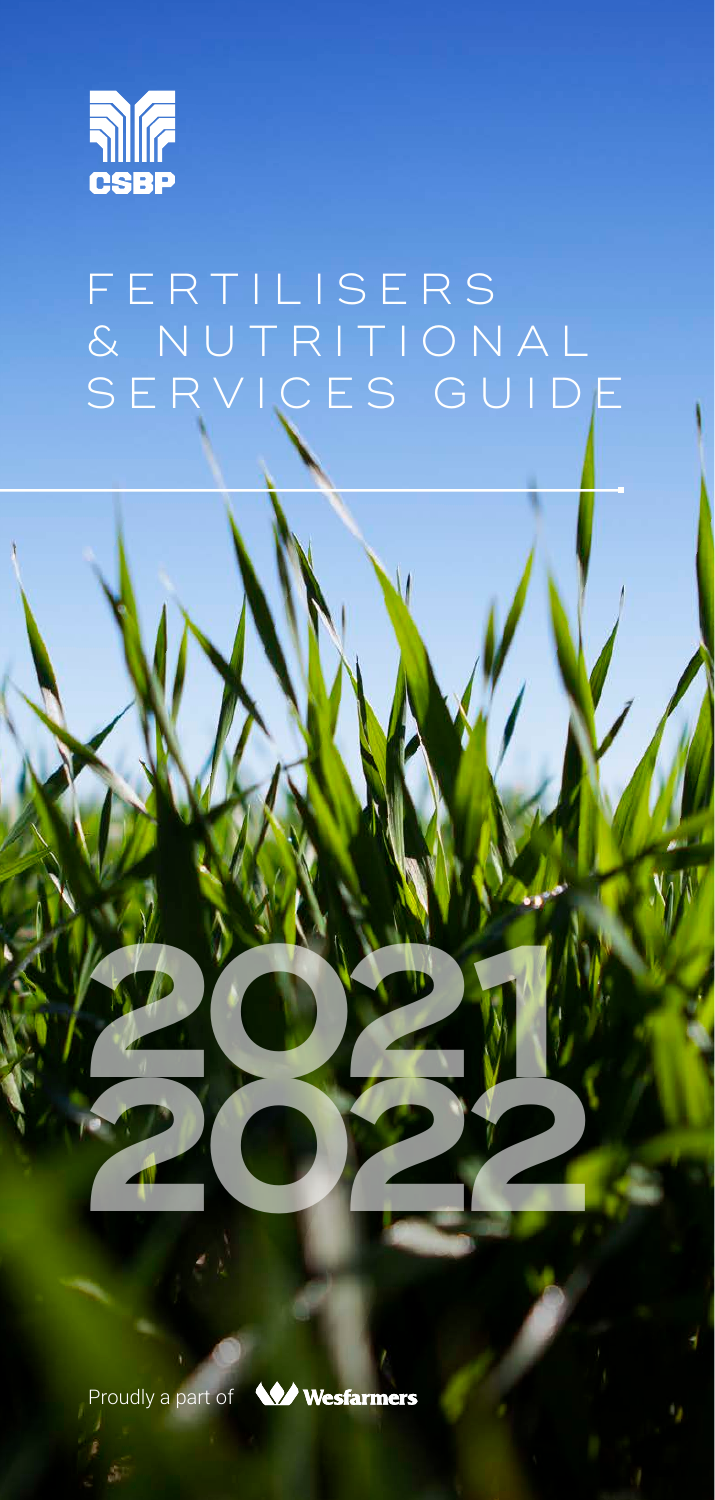### Liquid fertilisers

| <b>Typical Analysis</b><br>$(w/w\%)$ |      |   |   |              |    |  |             | Specific<br>Gravity |
|--------------------------------------|------|---|---|--------------|----|--|-------------|---------------------|
| <b>LOCALLY DEVELOPED RANGE</b>       | N    | P | K | <sub>S</sub> | Ca |  | Cu Zn Mo Mn | t/m <sup>3</sup>    |
| Flexi-N                              | 32.0 |   |   |              |    |  |             | 1.32                |
| Flexi-N 34 <sup>2</sup>              | 34.0 |   |   |              |    |  |             | 1.34                |
| Flexi-NS Boost <sup>1</sup>          | 25.0 |   |   | 9.1          |    |  |             | 1.33                |

1 Available from Kwinana only

2 Available from Geraldton only

| <b>Typical Analysis</b><br>(w/v%) |      |   |   |      |          |       | рH<br>Range |
|-----------------------------------|------|---|---|------|----------|-------|-------------|
| <b>LOCALLY DEVELOPED RANGE</b>    | N    | P | K | S.   | Ca Cu Zn | Mo Mn | pH          |
| Flexi-N                           | 42.2 |   |   |      |          |       | $6.5 - 7.5$ |
| Flexi-N $34^2$                    | 45.6 |   |   |      |          |       | $6.5 - 7.5$ |
| Flexi-NS Boost <sup>1</sup>       | 33.2 |   |   | 12.1 |          |       | $7.0 - 8.0$ |

1 Available from Kwinana only 2 Available from Geraldton only

**NKS** 

### NS/K fertilisers

| <b>Typical Analysis</b><br>$(w/w\%)$ |      |   |      |           |    |    |    |    |    | <b>Bulk</b><br>Density |
|--------------------------------------|------|---|------|-----------|----|----|----|----|----|------------------------|
| <b>LOCALLY DEVELOPED RANGE</b>       | N    | P | K    | S         | Ca | Cu | Zn | Mo | Mn | t/m <sup>3</sup>       |
| <b>NS31</b>                          | 34.3 |   |      | 11.3      |    |    |    |    |    | 0.86                   |
| <b>NS41</b>                          | 36.5 |   |      | 9.1       |    |    |    |    |    | 0.83                   |
| <b>NS51</b>                          | 38.0 |   |      | 7.7       |    |    |    |    |    | 0.82                   |
| <b>NS61</b>                          | 39.3 |   |      | 6.5       |    |    |    |    |    | 0.80                   |
| <b>NK11</b>                          | 23.9 |   | 23.8 |           |    |    |    |    |    | 0.91                   |
| <b>NK21</b>                          | 31.7 |   | 15.3 |           |    |    |    |    |    | 0.84                   |
| <b>NK31</b>                          | 36.8 |   | 9.9  |           |    |    |    |    |    | 0.80                   |
| NKS11                                | 19.0 |   | 18.3 | 9.6       |    |    |    |    |    | 0.97                   |
| NKS21                                | 28.3 |   | 12.4 | 6.0       |    |    |    |    |    | 0.89                   |
| NKS32                                | 25.1 |   | 16.3 | 5.5       |    |    |    |    |    | 0.91                   |
| GranNS                               | 21.0 |   |      | 24.0      |    |    |    |    |    | 1.00                   |
| <b>BASIC RANGE</b>                   | N    | P | K    | S         | Ca | Cu | Zn | Mo | Mn | t/m <sup>3</sup>       |
| Urea                                 | 46.0 |   |      |           |    |    |    |    |    | 0.73                   |
| Muriate of Potash                    |      |   | 49.5 |           |    |    |    |    |    | 1.10                   |
| Sulphate of Potash                   |      |   |      | 41.5 17.0 |    |    |    |    |    | 1.20                   |
| Sulphate of Ammonia                  | 21.0 |   |      | 24.0      |    |    |    |    |    | 1.00                   |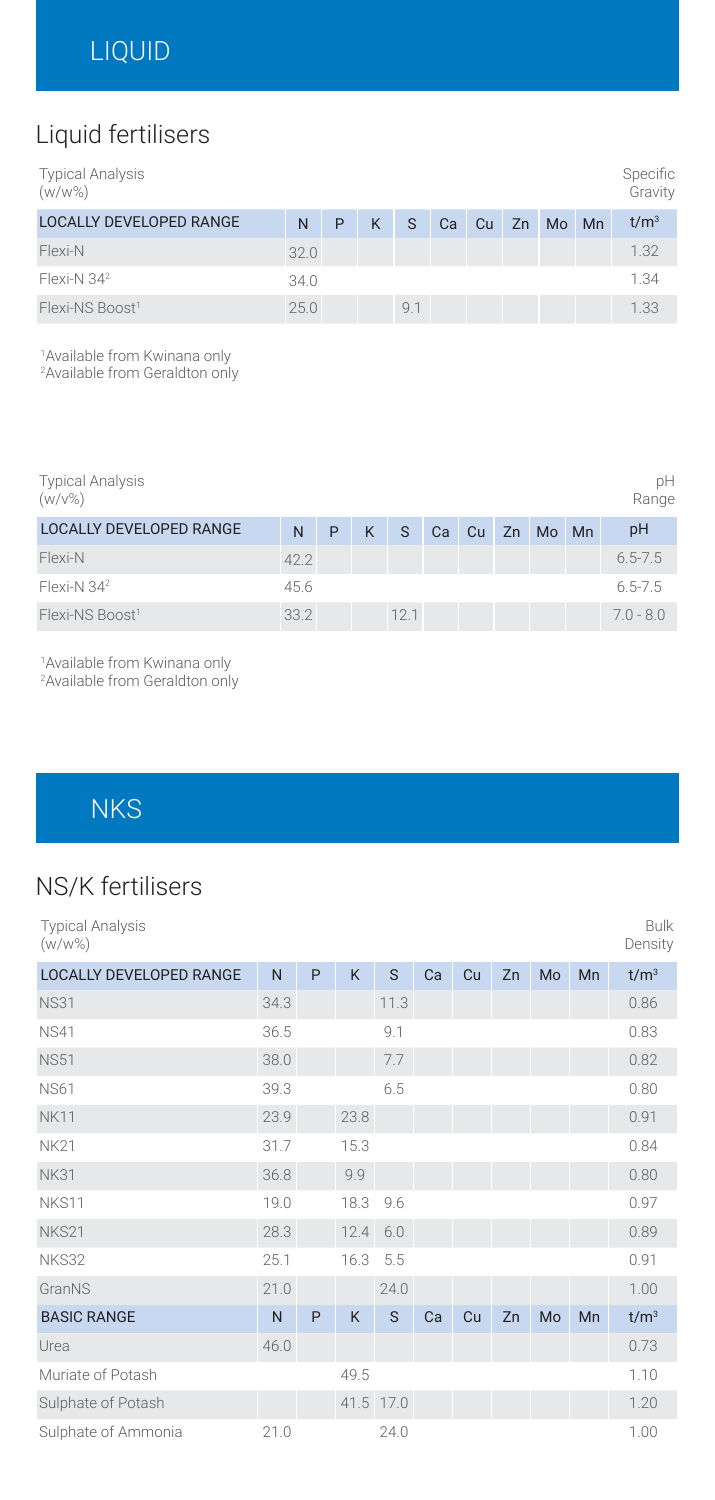### Balanced NPKS fertilisers

Typical Analysis (w/w%)

| $(w/w\%)$                      |      |                |           |      |    |          |                   |    |      | Density          |
|--------------------------------|------|----------------|-----------|------|----|----------|-------------------|----|------|------------------|
| <b>LOCALLY DEVELOPED RANGE</b> | N    | P              | K         | S    | Ca | Cu       | Zn                | Mo | Mn   | t/m3             |
| MacroPro Extra                 | 9.7  | 11.2           | 11.2 10.2 |      |    | 0.10     | 0.20              |    |      | 1.05             |
| MacroPro Max                   | 8.8  | 9.4            | 14.5      | 11.8 |    | 0.10     | 0.20              |    |      | 1.05             |
| MacroPro Copper                |      | 11.6 12.4      | 7.0       | 8.1  |    | 0.31     | 0.15              |    |      | 1.02             |
| MacroPro Manganese             | 10.0 | 11.2           | 7.5       | 8.5  |    | 0.07     | 0.14              |    | 2.56 | 1.02             |
| MacroPro Plus                  |      | 10.3 14.5      | 8.3       | 5.6  |    |          | $0.08$ 0.15       |    |      | 1.01             |
| MacroPro Boost                 | 10.5 | 16.8           | 6.0       | 4.4  |    | 0.05     | 0.11              |    |      | 1.00             |
| $K-Till$                       |      | 10.2 12.0 11.0 |           | 5.8  |    |          |                   |    |      | 1.03             |
| K-Till Extra                   | 10.2 | 12.0           | 11.0      | 5.8  |    | 0.10     | 0.20              |    |      | 1.03             |
| K-Till Copper                  |      | 11.6 11.3      | 8.3       | 7.8  |    |          | $0.33 \quad 0.17$ |    |      | 1.02             |
| K-Till Manganese               | 10.1 | 11.4           | 7.5       | 7.6  |    | 0.07     | 0.13              |    | 2.56 | 1.02             |
| K-Till Plus                    |      | 10.4 14.1      | 8.9       | 4.9  |    |          |                   |    |      | 1.01             |
| K-Till Extra Plus              | 10.1 | 10.1           | 13.2      | 6.8  |    | $0.12 -$ | 0.24              |    |      | 1.03             |
| K-Till Boost                   |      | 10.5 16.3      | 6.6       | 4.0  |    |          | $0.06$ 0.12       |    |      | 1.00             |
| K-Till Trace                   | 10.4 | 14.8           | 8.1       | 4.6  |    | $0.07 -$ | 0.14              |    |      | 1.01             |
| <b>BASIC RANGE</b>             | N    | P              | K         | S    | Ca | Cu       | Zn                | Mo | Mn   | t/m <sup>3</sup> |
| Nutri-Till                     | 10.9 | 12.1           | 11.4      | 6.4  |    |          |                   |    |      | 1.00             |

Bulk

### High P / maintenance S fertilisers

| <b>Typical Analysis</b><br>$(w/w\%)$ |      |           |   |     |    |      |                   |    |      | <b>Bulk</b><br>Density |
|--------------------------------------|------|-----------|---|-----|----|------|-------------------|----|------|------------------------|
| <b>LOCALLY DEVELOPED RANGE</b>       | N    | P         | K | S   | Ca | Cu   | Zn                | Mo | Mn   | t/m <sup>3</sup>       |
| Agflow                               |      | 12.9 17.7 |   | 6.0 |    |      |                   |    |      | 0.97                   |
| Agflow Extra                         |      | 12.7 18.0 |   | 5.7 |    |      | $0.10$ $0.20$     |    |      | 0.97                   |
| Agflow Copper                        |      | 12.6 18.0 |   | 5.6 |    |      | $0.41$ 0.17       |    |      | 0.97                   |
| Agflow Zinc                          |      | 12.6 18.0 |   | 5.6 |    |      | $0.10$ $0.55$     |    |      | 0.97                   |
| Agflow Copper Zinc                   |      | 12.6 18.0 |   | 5.6 |    |      | $0.23$ 0.39       |    |      | 0.97                   |
| Agflow Copper Zinc Moly              |      | 12.6 18.0 |   | 5.6 |    |      | 0.26 0.36 0.013   |    |      | 0.97                   |
| Agflow Boost                         |      | 12.0 19.7 |   | 4.0 |    |      | $0.10 \quad 0.20$ |    |      | 0.97                   |
| Agflow Manganese                     |      | 10.6 17.8 |   | 5.1 |    | 0.06 | 0.12              |    | 3.04 | 0.97                   |
| Agflow Trace                         |      | 12.7 18.1 |   | 5.6 |    |      | $0.03$ 0.06       |    |      | 0.97                   |
| AgNP                                 | 10.9 | 22.7      |   | 1.2 |    | 0.10 | 0.20              |    |      | 0.96                   |
| <b>BASIC RANGE</b>                   | N    | P         | K | S   | Ca | Cu   | Zn                | Mo | Mn   | t/m <sup>3</sup>       |
| Nutri-flow                           | 13.3 | 17.6      |   | 6.4 |    |      |                   |    |      | 0.96                   |
| <b>MAP</b>                           |      | 11.0 22.8 |   | 1.2 |    |      |                   |    |      | 0.95                   |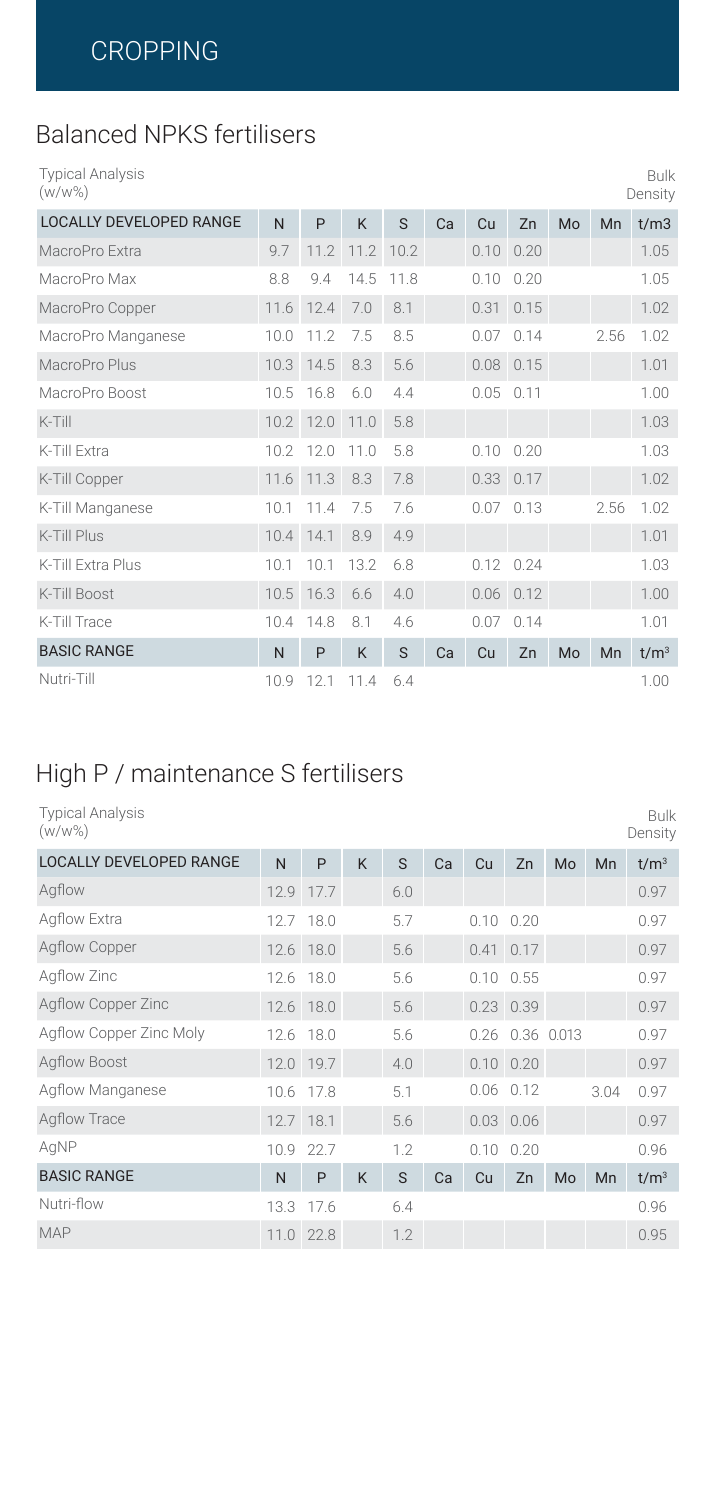#### Balanced P / balanced S fertilisers

Typical Analysis (w/w%)

| $(w/w\%)$                      |   |           |   |      |    |               |                   |    |      | Density          |
|--------------------------------|---|-----------|---|------|----|---------------|-------------------|----|------|------------------|
| <b>LOCALLY DEVELOPED RANGE</b> | N | P         | K | S    | Ca | Cu            | Zn                | Mo | Mn   | t/m3             |
| Agstar                         |   | 14.3 14.0 |   | 9.6  |    |               |                   |    |      | 0.98             |
| Agstar Extra                   |   | 14.1 14.2 |   | 9.2  |    |               | $0.10 \quad 0.20$ |    |      | 0.98             |
| Agstar Copper                  |   | 13.9 14.2 |   | 9.1  |    |               | $0.66$ $0.14$     |    |      | 0.98             |
| Agstar Zinc                    |   | 13.9 14.2 |   | 9.0  |    |               | $0.10$ $0.82$     |    |      | 0.98             |
| Agstar Copper Zinc             |   | 13.9 14.2 |   | 9.0  |    |               | $0.38$ 0.48       |    |      | 0.98             |
| Agstar Copper Zinc Moly        |   | 13.9 14.2 |   | 9.0  |    |               | 0.38 0.48 0.024   |    |      | 0.98             |
| Agstar Boost                   |   | 13.4 16.2 |   | 7.4  |    | $0.10$ $0.19$ |                   |    |      | 0.98             |
| Agstar Manganese               |   | 11.9 14.1 |   | 8.6  |    | 0.06          | 0.12              |    | 3.20 | 0.99             |
| Agstar Trace                   |   | 14.2 14.0 |   | 9.5  |    |               | $0.06$ $0.12$     |    |      | 0.98             |
| <b>BASIC RANGE</b>             | N | P         | K | S    | Ca | Cu            | Zn                | Mo | Mn   | t/m <sup>3</sup> |
| Nutri-star                     |   | 14.9 13.9 |   | 10.1 |    |               |                   |    |      | 0.97             |

Bulk

#### Maintenance P / high S fertilisers

| <b>Typical Analysis</b><br>$(w/w\%)$ |           |           |   |      |     |             |                   |    |      | Bulk<br>Density  |
|--------------------------------------|-----------|-----------|---|------|-----|-------------|-------------------|----|------|------------------|
| <b>LOCALLY DEVELOPED RANGE</b>       | N         | P         | K | S    | Ca  | Cu          | Zn                | Mo | Mn   | t/m <sup>3</sup> |
| Agras                                | 16.1      | 9.1       |   | 14.3 | 0.5 |             | 0.06              |    |      | 1.00             |
| Agras Extra                          | 16.0      | 9.1       |   | 14.1 | 0.5 | 0.10        | 0.20              |    |      | 1.00             |
| Agras Copper                         | 15.7      | 9.1       |   | 13.9 | 0.5 | 1.00 0.10   |                   |    |      | 1.00             |
| Agras Zinc                           | 15.7      | 9.1       |   | 13.8 | 0.5 | $0.10$ 1.20 |                   |    |      | 1.00             |
| Agras Copper Zinc                    | 15.7      | 9.1       |   | 13.9 | 0.5 |             | $0.55$ $0.65$     |    |      | 1.00             |
| Agras Copper Zinc Moly               | 15.7      | 9.1       |   | 13.8 | 0.5 |             | 0.55 0.65 0.040   |    |      | 1.00             |
| Mallee                               |           | 15.0 12.0 |   | 11.5 |     |             |                   |    |      | 0.99             |
| Mallee Extra                         | 14.9 12.1 |           |   | 11.3 |     |             | $0.10 \quad 0.20$ |    |      | 0.99             |
| Mallee Zinc                          | 14.8 12.1 |           |   | 11.1 |     |             | $0.10 \ 0.60$     |    |      | 0.99             |
| Mallee Manganese                     |           | 12.7 12.2 |   | 10.5 |     | 0.06        | 0.12              |    | 3.04 | 0.99             |
| <b>BASIC RANGE</b>                   | N         | P         | K | S    | Ca  | Cu          | Zn                | Mo | Mn   | t/m <sup>3</sup> |
| Nutri-gras                           | 17.4      | 8.2       |   | 15.8 |     |             |                   |    |      | 0.98             |

#### Pulse and lupin fertilisers

| <b>Typical Analysis</b><br>$(w/w\%)$ |   |            |   |         |          |    |    |    |      | Bulk<br>Density  |
|--------------------------------------|---|------------|---|---------|----------|----|----|----|------|------------------|
| <b>LOCALLY DEVELOPED RANGE</b>       | N | P          | K | S       | Ca       | Cu | Zn | Mo | Mn   | t/m <sup>3</sup> |
| <b>Big Phos</b>                      |   | $3.5$ 13.5 |   |         | 7.5 14.0 |    |    |    |      | 1.10             |
| Big Phos Manganese                   |   | 7.6 11.3   |   | 1005.2  |          |    |    |    | 5.04 | 1 <sub>04</sub>  |
| Double Phos Premium                  |   | 7.0 17.9   |   | 4.5 7.4 |          |    |    |    |      | 1.03             |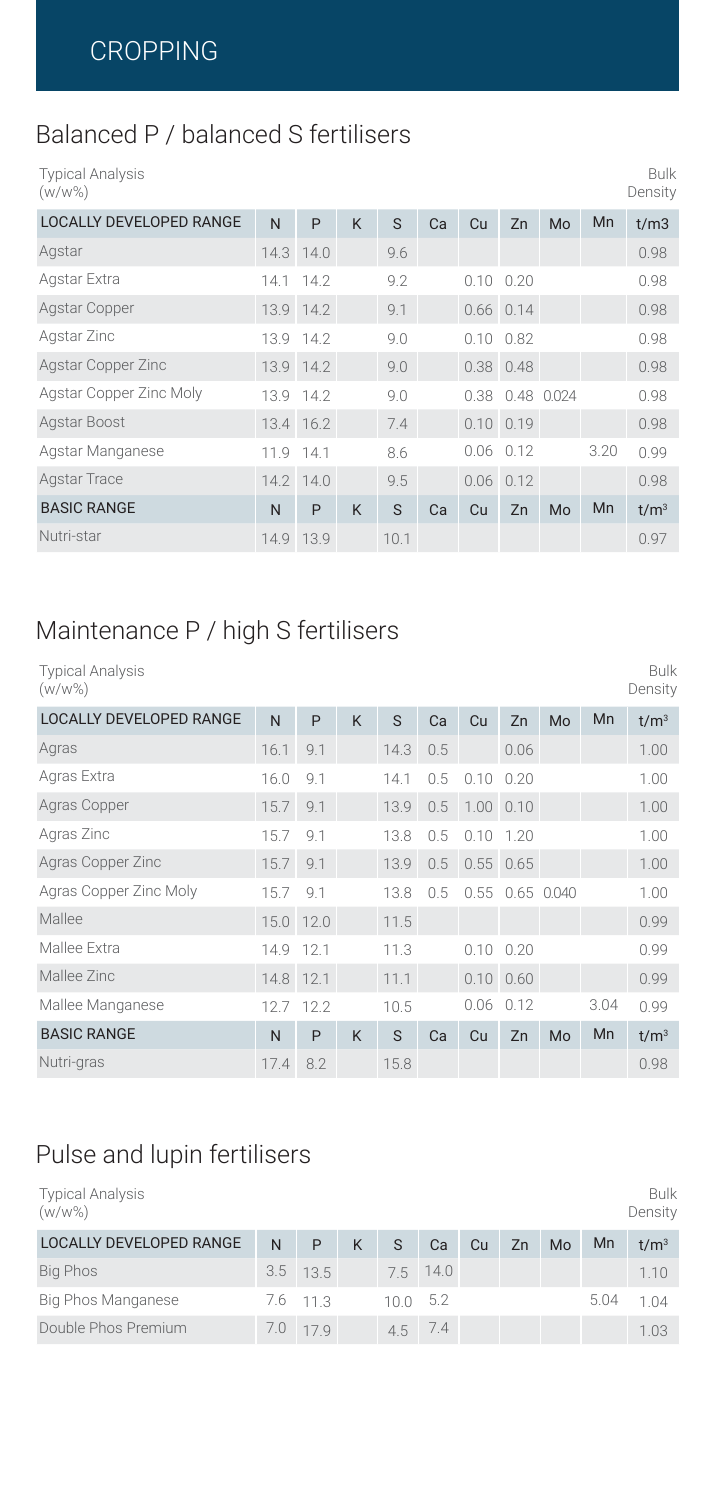### Super and super potash fertilisers

|           | Typical Analysis |
|-----------|------------------|
| $(W/W\%)$ |                  |

| <b>LOCALLY DEVELOPED RANGE</b> | $\mathsf{N}$ | P   | K    | S    | Ca   | Cu             | Zn   | Mo              | Mn | t/m <sup>3</sup> |
|--------------------------------|--------------|-----|------|------|------|----------------|------|-----------------|----|------------------|
| Super Phos                     |              | 8.4 |      | 10.5 | 20.0 |                |      |                 |    | 1.15             |
| Super Potash 5:1               |              | 7.0 | 8.4  | 8.7  | 16.6 |                |      |                 |    | 1.14             |
| Super Potash 4:1               |              | 6.7 | 9.9  | 8.4  | 16.0 |                |      |                 |    | 1.14             |
| Super Potash 3:1               |              | 6.3 | 12.4 | 7.9  | 15.0 |                |      |                 |    | 1.14             |
| Super Potash 2:1               |              | 5.6 | 16.3 | 7.0  | 13.4 |                |      |                 |    | 1.13             |
| Super Potash 3:2               |              | 5.0 | 19.8 | 6.3  | 12.0 |                |      |                 |    | 1.13             |
| Super Potash 1:1               |              | 4.2 | 24.8 | 5.3  | 10.0 |                |      |                 |    | 1.13             |
| Super Phos Extra               |              | 8.4 |      |      |      | 10.5 20.0 0.10 | 0.10 |                 |    | 1.15             |
| Super Phos Extra 5:1           |              | 7.0 | 8.4  | 8.7  |      | 16.6 0.08 0.08 |      |                 |    | 1.14             |
| Super Phos Extra 4:1           |              | 6.7 | 9.9  | 8.4  | 16.0 | 0.08           | 0.08 |                 |    | 1.14             |
| Super Phos Extra 3:1           |              | 6.3 | 12.4 | 7.9  |      | 15.0 0.08 0.08 |      |                 |    | 1.14             |
| Super Copper Zinc Moly         |              | 8.3 |      | 10.5 | 20.0 | 0.60           |      | 0.30 0.060      |    | 1.15             |
| TEK Phos 5:1                   |              | 6.9 | 8.4  | 8.7  | 16.6 | 0.50           |      | $0.25$ 0.050    |    | 1.14             |
| TEK Phos 4:1                   |              | 6.6 | 9.9  | 8.4  | 16.0 | 0.48           |      | 0.24 0.048      |    | 1.14             |
| TEK Phos 3:1                   |              | 6.2 | 12.4 | 7.9  | 15.0 | 0.45           |      | 0.23 0.045      |    | 1.14             |
| TEK Phos 2:1                   |              | 5.6 | 16.3 | 7.0  | 13.4 | 0.40           |      | $0.20$ $0.040$  |    | 1.13             |
| TEK Phos 1:1                   |              | 4.2 | 24.8 | 5.3  | 10.0 |                |      | 0.30 0.15 0.030 |    | 1.13             |
| Super SR Extra*                |              | 9.2 |      | 9.4  | 21.0 | 0.10           | 0.10 |                 |    | 1.15             |
| Super SR Extra 5:1*            |              | 7.6 | 8.4  | 7.8  |      | 17.4 0.08 0.08 |      |                 |    | 1.14             |
| Super SR Extra 4:1*            |              | 7.4 | 9.9  | 7.5  | 16.8 | 0.08           | 0.08 |                 |    | 1.14             |
| Super SR Extra 3:1*            |              | 6.9 | 12.4 | 7.1  |      | 15.8 0.08 0.08 |      |                 |    | 1.14             |
|                                |              |     |      |      |      |                |      |                 |    |                  |

Bulk Density

\* Low water soluble phosphate

### Pasture fertilisers

| <b>Typical Analysis</b><br>$(w/w\%)$ |          |    |                    |     |    |    |      |    |    | <b>Bulk</b><br>Density |
|--------------------------------------|----------|----|--------------------|-----|----|----|------|----|----|------------------------|
| <b>LOCALLY DEVELOPED RANGE</b>       | N        | P  | K                  | S   | Ca | Cu | Zn   | Mo | Mn | t/m <sup>3</sup>       |
| Hayburst                             |          |    | 18.4 2.5 14.9 9.4  |     |    |    |      |    |    | 0.98                   |
| Springburst                          |          |    | 14.4 2.5 12.4 15.3 |     |    |    |      |    |    | 1.03                   |
| Grazeburst                           | 25.3 3.9 |    | 8.4 6.1            |     |    |    |      |    |    | 0.91                   |
| Autumnburst                          | 12.1     |    | 6.8 12.4 10.7      |     |    |    | 0.05 |    |    | 1.03                   |
| Autumnburst Plus                     | 13.7     | 77 | 7.4 12.2           |     |    |    | 0.05 |    |    | 1.02                   |
| <b>BASIC RANGE</b>                   | N        | P  | K                  | S   | Ca | Cu | Zn   | Mo | Mn | t/m <sup>3</sup>       |
| Econo Graze                          | 30.7     |    | 8.4                | 7.2 |    |    |      |    |    | 0.87                   |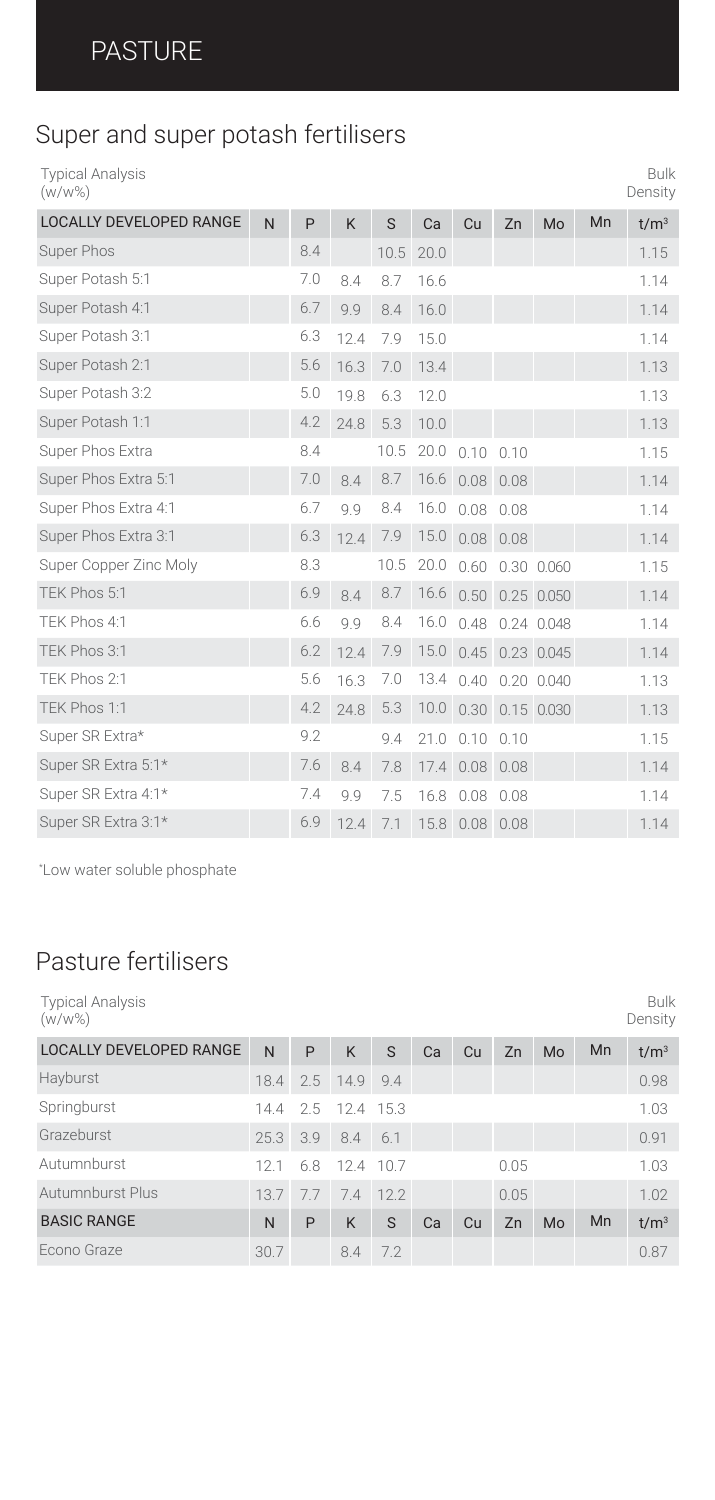### Balanced NPKS fertilisers

| <b>Typical Analysis</b><br>$(w/w\%)$ |   |   |  |
|--------------------------------------|---|---|--|
| <b>LOCALLY</b><br>DEVELOPED RANGE    | N | P |  |

| <b>DEVELOPED RANGE</b> |                                |  |  |  |                                           |  | N P K S Ca Cu Zn Mo Mn Fe Mg B t/m <sup>3</sup> |
|------------------------|--------------------------------|--|--|--|-------------------------------------------|--|-------------------------------------------------|
| Potato E               | 4.0 7.0 7.0 11.0 15.0          |  |  |  |                                           |  | 1.15                                            |
| Potato E Extra         | 7.9 11.9 7.8 9.4 4.1 0.13 0.20 |  |  |  |                                           |  | 1.10                                            |
| Lawn                   |                                |  |  |  | 13.5 0.9 6.0 20.5 2.1 0.10 0.10 0.40 0.50 |  | 1.10                                            |
| NPK Blue Special       | 12.0 5.2 14.1 6.0 4.3          |  |  |  |                                           |  | $0.08$ 1.2 $0.02$ 1.05                          |
| Horti Phos             | 3.6 13.5 7.5 13.7 0.20 0.20    |  |  |  |                                           |  | 1.10                                            |

Bulk Density

and the company of the

#### CUSTOM COMPONENTS

#### Components and ingredients

| <b>Typical Analysis</b><br>$(w/w\%)$ |           |   |   |      |    |      |      |      |      |      |      |      |     |           | <b>Bulk</b><br>Density |
|--------------------------------------|-----------|---|---|------|----|------|------|------|------|------|------|------|-----|-----------|------------------------|
| <b>BASIC RANGE</b>                   | N         | P | K | S    | Ca | Cu   | Zn   | Mo   | Mn   | Mq   | B    | Co   | Se  | Fe        | t/m <sup>3</sup>       |
| Copper Sulphate                      |           |   |   | 3.5  |    | 25.0 |      |      |      |      |      |      |     |           | 1.05                   |
| Zinc Sulphate                        |           |   |   | 17.0 |    |      | 33.0 |      |      |      |      |      |     |           | 1.40                   |
| Manganese<br>Sulphate                |           |   |   | 17.0 |    |      |      |      | 31.0 |      |      |      |     |           | 1.40                   |
| Kieserite                            |           |   |   | 18.0 |    |      |      |      |      | 16.0 |      |      |     |           | 1.13                   |
| Granular Boron                       |           |   |   |      |    |      |      |      |      |      | 10.0 |      |     |           | 0.85                   |
| Sodium Molybdate                     |           |   |   |      |    |      |      | 39.0 |      |      |      |      |     |           | 3.78                   |
| Iron Sulphate                        |           |   |   | 17.0 |    |      |      |      |      |      |      |      |     | 30.0 1.25 |                        |
| Cobalt Oxysulphate                   |           |   |   | 11.0 |    |      |      |      |      |      |      | 21.0 |     |           | 1.10                   |
| Selenium Chip                        |           |   |   |      |    |      |      |      |      |      |      |      | 1.0 |           | 1.37                   |
| Ag Manganese                         | 10.0 10.0 |   |   | 11.5 |    |      |      |      | 8.0  |      |      |      |     |           | 1.00                   |
| Flutriafol (500g/L)                  |           |   |   |      |    |      |      |      |      |      |      |      |     |           |                        |

Alosca Range